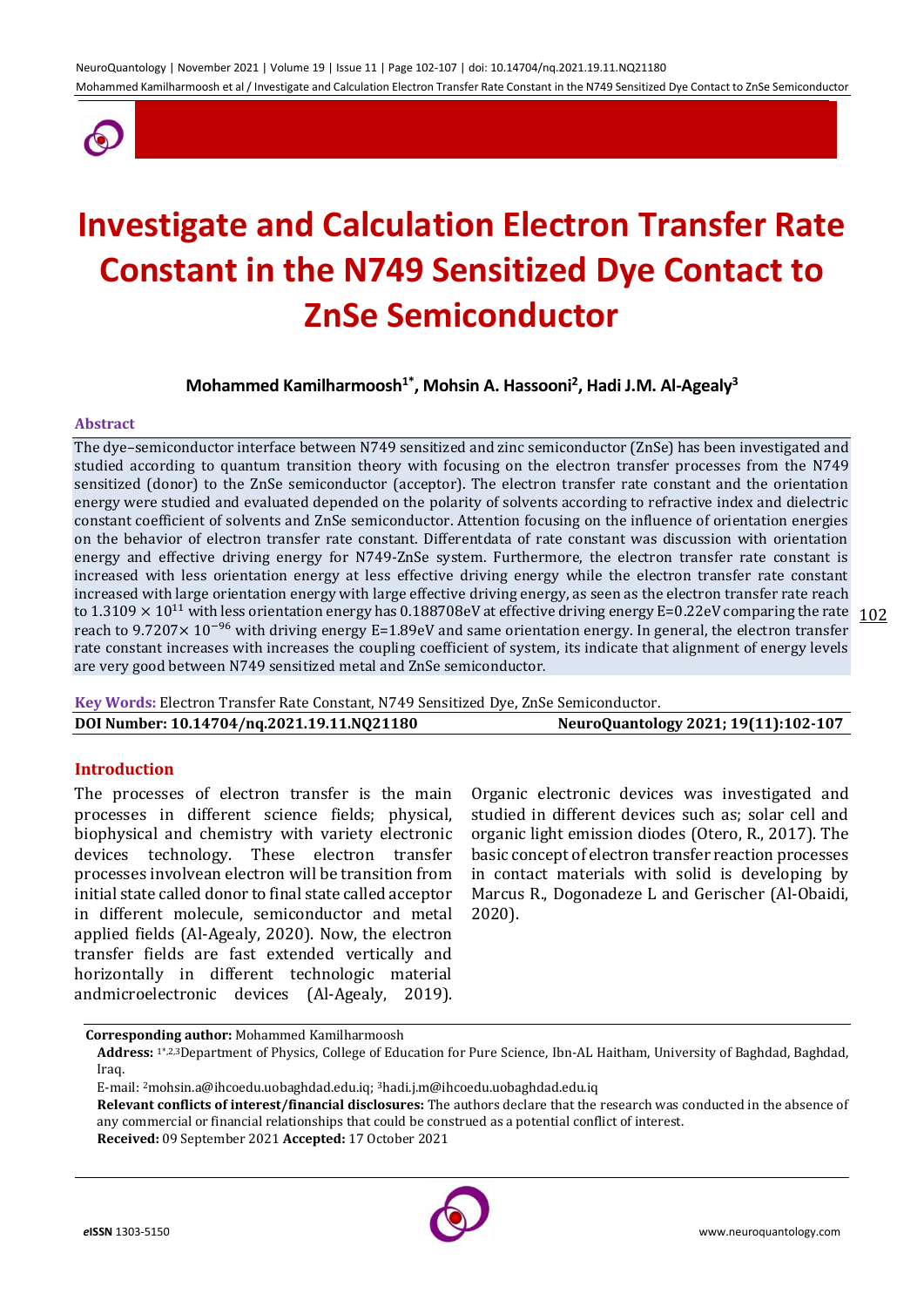NeuroQuantology | November 2021 | Volume 19 | Issue 11 | Page 102-107 | doi: 10.14704/nq.2021.19.11.NQ21180 Mohammed Kamilharmoosh et al / Investigate and Calculation Electron Transfer Rate Constant in the N749 Sensitized Dye Contact to ZnSe Semiconductor

However, the electron transfer reactions are fundamental processes in much more complex systems, it is ranging from atom or molecule to large complex systems. In recent yearcs,the processes of electron transfer become more active search area in applied physics and technological electronic devices especially in molecule contact to semiconductor (Obeed, H.M., 2020). Hadi Al-Agealyetal introduce many theoretical model to study and investigate the electron transfer reaction in different molecule– metal and molecule –semiconductor, system under alignment of the energy levels for materials system with each other (AL-Agealy, H.J., 2020), (Maadhde, T.S.A., 2021). However, the electrons would be transfer from one state in donor material to another acceptor state material would be required that's more alignment of energy levels and closed in complex system (Shi, Y.R., 2019). Furthermore, the potential created between two different materials and the electrons were transfer cross the potential due to gained the enough energy to cross from donor to acceptor (Appelbaum, I., 2005). In this research, the electron transfer process has been occured between N749 sensitized dye and with ZnSe, it most important optoelectronic semiconductor materials and widely bandgap 2.7 eV. ZnSe uses in most solar photovoltaic cells, electronic devices and as a buffer/window material for hetero junction cells applications (Abdalameer, N.K., 2020). The aim of this research is to study and evaluate the electron transfer rate constant for the electron transfer reaction in N749 sensitized with ZnSe semiconductor. The electron transfer rate constant of N749/ ZnSe interface was evaluated and analysis theoretically using MATLAP program.

## **Theory**

The electron transfer reaction rate constant will be investigated with Landau-Zener formula, its written by (Al-Agealy, H.J., 2021).

$$
K_{ET} = \frac{2\pi}{\hbar} \left| \langle H_{\frac{S}{D}}(E) \rangle \right|^2 \delta(E_S - E_D)
$$
 (1)

Where  $\overline{h}$  is the Dirac constant,  $H_s$ D  $(E)$  is coupling coefficient and  $\delta (E_S - E_D)$  is the Dirac function for energies semiconductor  $E_S$  and dye  $E_D$ . We introduce the probability density for electron in Eq.(1) for system to give.

$$
K_{ET} = \frac{2\pi}{h} \int \left| \langle H_{\frac{S}{D}}(E) \rangle \right|^2 \rho_{EL} \delta(E_S - E_D) dE \tag{2}
$$

The probability density of state is given by (Obeed, H.M., 2020).

$$
\rho_{EL} = \sqrt{\frac{1}{4\pi T_{SD}k_B T}} e^{-\frac{(T_{SD} + \Delta E^0)^2}{4T_{SD}k_B T}}
$$
(3)

Where  $T_{SD}$  is orientation energy,  $k_B$  is the Boltzman constant,  $\Delta E^0$  is effective driving energy and temperature T. Now, Inserting Eq.(3) in Eq.(2) and introduce the Fermi density of state for system to results.

$$
K_{ET} = \frac{2\pi}{\hbar} \sqrt{\frac{1}{4\pi T_{SD} k_B T}} \int F_{(E)} \left| \langle H_{\frac{S}{D}}(E) \rangle \right|^2 e^{-\frac{(T_{SD} + \Delta E^0)^2}{4T_{SD} k_B T}} \delta(E_S - E_D) dE \tag{4}
$$

For the rate of electron transfer, the activation density of state for semiconductor-liquid system  $\rho_{act}(E)$  is (Obeed, H.M., 2019).

$$
\rho_{act}(E) = \delta(E_S - E_D)
$$
\n(5)  
Inserting Eq.(5) in Eq.(4) to results.

$$
K_{ET} = \frac{2\pi}{\hbar} \sqrt{\frac{1}{4\pi T_{SD} k_B T}} \int F_{(E)} \left| \langle H_{S} (E) \rangle \right|^2 e^{-\frac{(T_{SD} + \Delta E^0)^2}{4T_{SD} k_B T}} \rho_{act}(E) dE \tag{7}
$$

The activation density of the electrons is (Al-Obaidi, 2020).

$$
\rho_{act}(E) = \rho_S \frac{l_e}{d_a^{2/3} (\frac{\epsilon}{\pi})^{1/3}}
$$
(8)

103 Where  $\rho_s$  is density of electrons in the semiconductor,  $l_e$  is length coupling and  $d_a$  is the atomic density of semiconductor. The density of electrons in semiconductor  $\rho_S$  is given (Simon, S.H., 2013).

$$
\rho_S = \frac{3}{2} \left( \frac{N_S(E_f)}{E_f} \right) \tag{9}
$$

Where the concentration of electron  $N_S(E_f)$  at Fermi level with Fermi energy  $E_f$ . Inserting Eq.(9) and (8) in Eq.(7) to find.

$$
\frac{2\pi}{\hbar} \sqrt{\frac{1}{4\pi T_{SD} k_B T}} \frac{l_e}{a_a^{2/3} (\frac{\epsilon}{\pi})^{1/3}} \int \left| \langle H_{\frac{S}{D}}(E) \rangle \right|^2 e^{-\frac{(T_{SD} + \Delta E^0)^2}{4T_{SD} k_B T}} \rho_S(E) F_{(E)} dE \tag{10}
$$

The driving energy of electrons is function of conduction band  $E_c$  and electrochemical potential qE<sup>o</sup> and written as,

$$
\Delta E^0 = \mathbf{E}_\mathrm{c} - \mathbf{q} \mathbf{E}^0 \tag{11}
$$

The potential created at interface is (Al-Agealy, H.J., 2019).

$$
\mathbb{V}_{SD}(E) = \frac{(T_{SD} + (E_c - qE^0))^2}{4T_{SD}}
$$
(12)

Inserting Eq.(12) in Eq.(10) to results

$$
\frac{2\pi}{\hbar} \sqrt{\frac{1}{4\pi T_{SD}k_BT}} \frac{l_e}{a_a^{2/3}(\frac{\epsilon}{\pi})^{1/3}} \int \left| \langle H_{\frac{S}{D}}(E) \rangle \right|^2 e^{-\frac{V_{SD}(E)}{k_BT}} \rho_S(E) F_{(E)} dE \tag{13}
$$

The electron transfer rate is decay with distance by constant  $\beta$  and given by (Saadon, A.K., 2020).

$$
K_{et} = \frac{K_{ET}}{\beta} \tag{14}
$$

Inserting Eq.(12) and (14) in Eq.(13) reduces to.

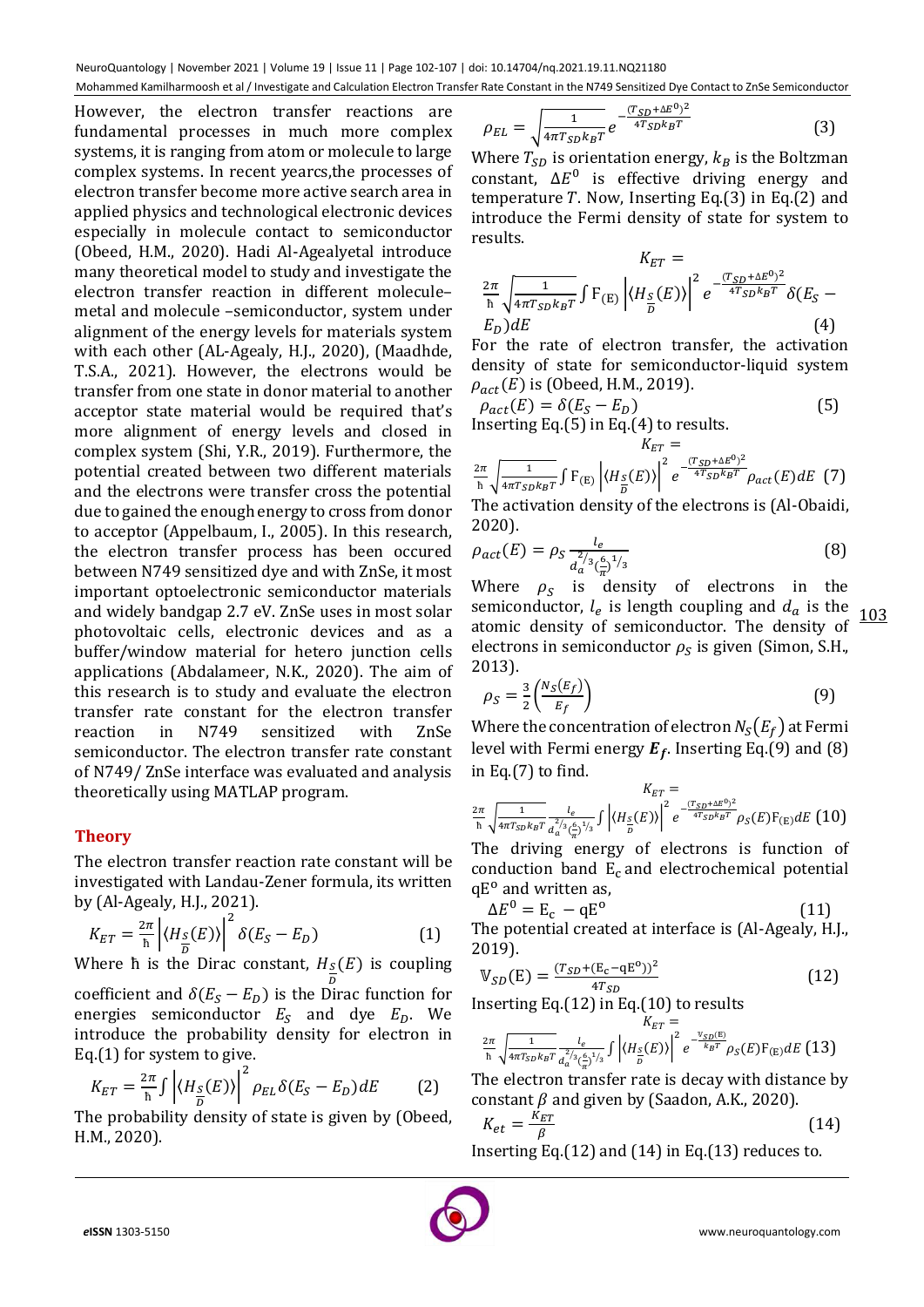$$
\frac{Z_{et}}{\hbar} = \frac{2\pi}{\sqrt{4\pi T_{SD}k_BT}} \frac{1_e}{a_a^{2/3}(\frac{6}{\pi})^{1/3}} \left| \langle H_{\frac{S}{D}}(E) \rangle \right|^2 e^{-\frac{(T_{SD} + (E_c - qE^0))^2}{4T_{SD}k_BT}} \int \rho_S(E) F_{(E)} dE (15)
$$

The solution integral in Eq.(15) results to (Blakemore, J.S., 1987).

 $\int \rho_{S}(E) F_{(E)} dE = n_{S}(E)$  (16) The electron transfer rate constant in Eq.(15) with Eq.(16) with concentration  $n_{s}(E)$ is reduced to

$$
k_{et} = \frac{2\pi}{\hbar} \frac{n_s(E)}{\beta} \sqrt{\frac{1}{4\pi T_{SD}k_B T}} \frac{l_e}{a_a^{2/3}(\frac{\epsilon}{\pi})^{1/3}} \left| \langle H_{\frac{S}{D}}(E) \rangle \right|^2 e^{-\frac{(T_{SD} + (E_c - qE^0))^2}{4T_{SD}k_B T}} (17)
$$

The potential at contact for two materials estimates theoretically by using (Al-agealy, H.J., 2017).

$$
\mathbb{V}_{SD}(E) = \frac{hc}{\lambda} - T_{SD} \tag{18}
$$

Where  $\boldsymbol{c}$  is the velocity of light and  $\lambda$  is the wave length of spectrum for dyes. The orientation energy of the solvent surrounded the system at new equilibrium of system is (AL-Agealy, H.J., 2020).

$$
T_{SD}(eV) = \frac{e^2}{8\pi\epsilon_0} \left[ \frac{1}{D} \left( \frac{1}{n^2} - \frac{1}{\epsilon_{so}} \right) - \frac{1}{2R} \left( \frac{n_S^2 - n^2}{n_S^2 + n^2} \frac{1}{n^2} - \frac{\epsilon_S^2 - \epsilon^2}{\epsilon_S^2 + \epsilon^2 \epsilon^2} \right) \right]
$$
 (19)  
Where *e* is electron charge,  $\epsilon_0$  is permittivity *D* and *R*  
are radius of dye and distance between dye and  
semiconductor, *n* and  $\epsilon_{so}$  are the optical and  
statistical dielectric constant of solvents *n<sub>s</sub>* and  $\epsilon_{sc}$   
are s the refractive index and dielectric constant of  
the semiconductor. The radius of the dye molecule is  
(Al-Agealy, H.J., 2017).

$$
D(m) = \left(\frac{3}{4\pi} \frac{M}{N\rho}\right)^{\frac{1}{3}} \tag{20}
$$

Where M is the molecular weight, N is Avogadro number, and  $\rho$  is the mass density.

## **Results**

The electron transfer rate constant is evalulated theoretically depending on quantum theory and MATLAP program. The rate constant of electron transfer rate in N749 dye contact to ZnSe semiconductor was active effected by orientation energy. It is function of polarity of solvents and semiconductors, dielectric and refractive index. The radues of N749 dye estimates using Eq.(20) by

inserting the molecular weight 781.73  $(g$ .  $mol^{-1}$ ) and mass density 0.749 g/cm<sup>3</sup> for N749 dye (Akhtaruzzaman, M., 2013), results and taken Avogadro's constant 6.02  $\times$  10<sup>23</sup>  $\frac{Molecule}{mol}$ , results is  $mol$  $D = 7.45\text{\AA}$  for N749. By same Eq. (20), the radi of ZnSe is 2.193 Å. with molecular weight 144.35and mass density  $5.42$  g/cm<sup>3</sup> from table (1).

**Table 1.** The main properties of ZnSe semiconductor (Weber, M.J., 2018), (Walker, A.B., 2002).

| <b>Properties</b>                    | ZnSe                         |
|--------------------------------------|------------------------------|
| Molecular Weight                     | 144.35                       |
| Crystal Structure                    | Cubic                        |
| Lattice Constant                     | $5.6676$ Å                   |
| Dielectric Constant                  | 9.2                          |
| Band Gap                             | 2.58 eV                      |
| <b>Electron Mobility</b>             | $540 \text{ cm}^2/\text{Vs}$ |
| <b>Hole Mobility</b>                 | $28 \text{ cm}^2/\text{Vs}$  |
| <b>Heat of Formation</b>             | 422 kJ/mol                   |
| <b>Thermal Expansion Coefficient</b> | $720 \mu m/m^{\circ}C$       |
| Specific Heat Capacity               | $0.339$ J/g <sup>o</sup> C   |
| <b>Thermal Conductivity</b>          | 14 W/mK                      |
| Density                              | 5.42 $g/cm^3$                |
| <b>Melting Point</b>                 | 1517°C                       |
| Refractive Index                     | 2.89                         |
| Radii (Å)                            | 2.193778                     |

However, the evaluation of orientation energy for N749 dye contact to ZnSe System is a function of refractive index and dielectric constant of (chloroform, Morpholine, Acetic acid, Methyl Acetate, N-Methyl-2-Pyrrolldone, Butanol, Methanol Ethyl Ketene, Ethanol and Methyl alcohol) solvents and ZnSe semiconductor. The orientation energy are carried out using Eq.(19) with inserting the refractive index and dielectric constant of solvents from table (2) and refractive index and dielectric constant of ZnSe from table (1), results of orientation energy are listed in table(2).

| <b>Table 2.</b> Results data of transition energy for N719/ZnSe system |  |  |
|------------------------------------------------------------------------|--|--|

| Solvent type           | Refrective index n (Smallwood,<br>$I.M.$ , 1997) | Dielectric constant $\varepsilon$<br>(Smallwood, I.M., 1997) | $T_{SD}(eV)$ for ZnSe |
|------------------------|--------------------------------------------------|--------------------------------------------------------------|-----------------------|
| chloroform             | 1.446                                            | 4.81                                                         | 0.163453              |
| Morpholine             | 1.4545                                           | 7.33                                                         | 0.221400              |
| Acetic acid            | 1.372                                            | 6.15                                                         | 0.234680              |
| Methyl Acetate         | 1.3593                                           | 7.3                                                          | 0.263419              |
| N-Methyl-2-Pyrrolldone | 1.4700                                           | 32.2                                                         | 0.315187              |
| Butanol                | 1.397                                            | 17.51                                                        | 0.320501              |
| Methanol Ethyl Ketene  | 1.3788                                           | 18.8                                                         | 0.332764              |
| Ethanol                | 1.359                                            | 23.40                                                        | 0.352563              |
| Methyl alcohol         | 1.329                                            | 32.60                                                        | 0.379665              |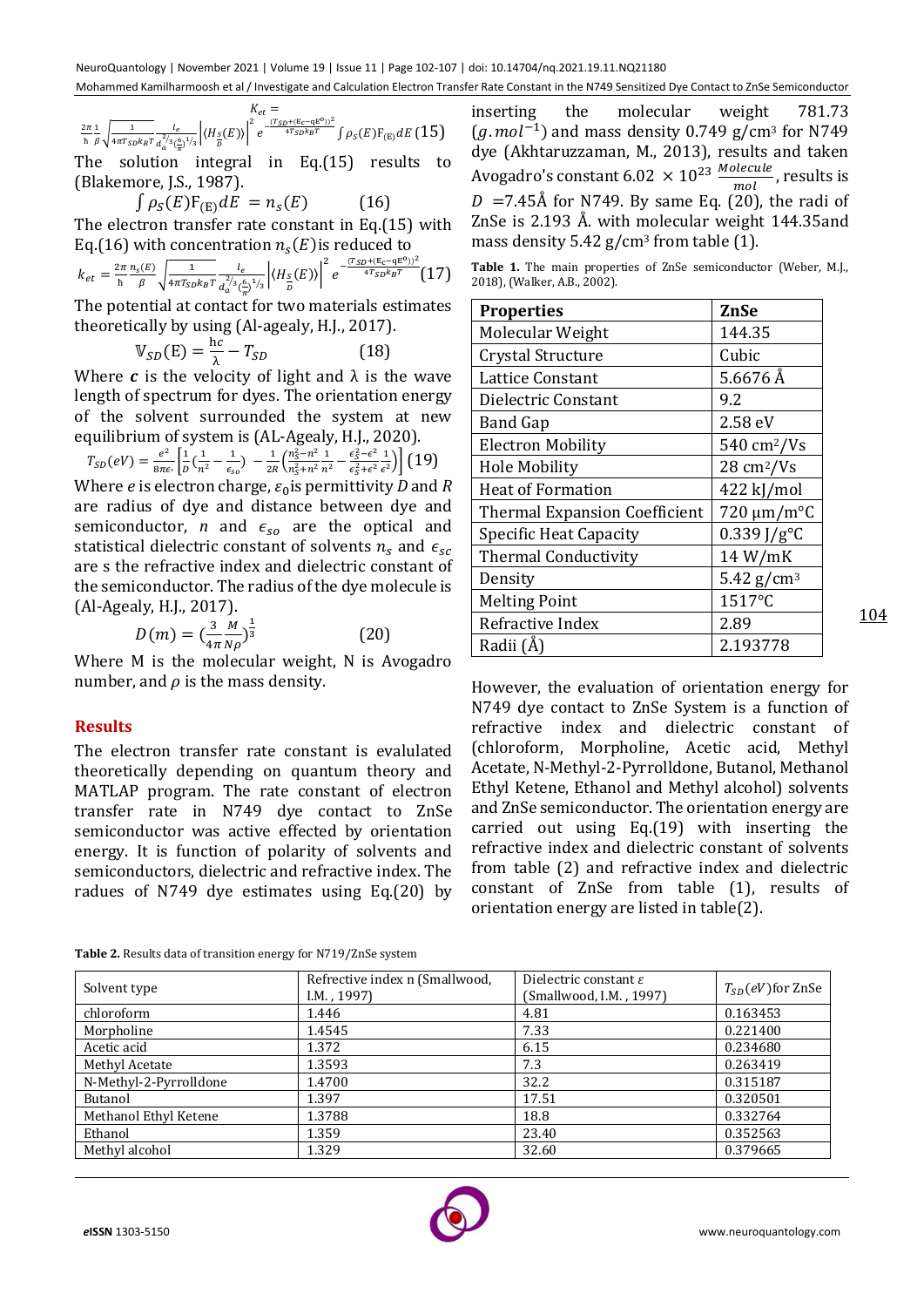On the other hand, for different values of electrochemical potential qE<sup>o</sup>(eV), we calculated the effected driving energy ΔE<sup>0</sup>for N719/ZnSe system using Eq.(11) with two values of conduction band  $E_{CB}(ZnSe) = 2.82eV$  and 4.49eV, results are listed in table (3)

| Electrochemical<br>potential qE <sup>°</sup> (eV) | $\Delta E^0$ (eV) with<br>$E_{CB}(ZnSe) =$<br>2.82eV | $\Delta E^0$ (eV) with<br>$E_{CB}(ZnSe) =$<br>4.49eV |
|---------------------------------------------------|------------------------------------------------------|------------------------------------------------------|
| 3.8                                               | $-0.98$                                              | 0.69                                                 |
| 3.6                                               | $-0.78$                                              | 0.89                                                 |
| 3.4                                               | $-0.58$                                              | 1.09                                                 |
| 3.2                                               | $-0.38$                                              | 1.29                                                 |
| 3                                                 | $-0.18$                                              | 1.49                                                 |
| 2.8                                               | 0.02                                                 | 1.69                                                 |
| 2.6                                               | 0.22                                                 | 1.89                                                 |

Table 3. Data of the effective driving energy  $\Delta E^0$  for N719/ZnSe system

Upon the results of effective driving energy in table (3) and orientation energy from table (2) we can using the Eq.(17) to calculate the electron transfer rate constant for N719/ZnSe system with taken the coupling strength 4×10<sup>-2</sup>eV/state, 6 x10<sup>-2</sup>eV/ state, 8×10<sup>-2</sup>eV/ state,  $\rangle$  =2×10<sup>-2</sup>eV/state, 10×10−2 eV/ state and 12×10−2 eV/ state and 14×10−2 eV/ state (Lewis, N.S., 1998), effective length  $l_{ecl} = 3A$  (Obeed, H.M., 2020),  $n_s(E)$  for ZnSe semiconductor and  $\beta$  contact is and taken the effective driving force energy  $^{0}$ (eV) = 0.22. , 0.69, 1.29 and 1.89 eV) with using MATLAP program. Results are shown in tables (4) (5) (6) and (7) for taking driving force energy  $(\Delta E^0 =$ 0.22. , 0.69, 1.29 and 1.89 eV respectively.

**Table 4.** The present calculated of electron transfer rate constant for N719/ ZnSe at effective driving energy = 0.22

|                            | $T_{N719}(eV)$<br>Sem | The current $J(E)e/Sec$                              |                    |                    |                  |                    |                    |                     |  |
|----------------------------|-----------------------|------------------------------------------------------|--------------------|--------------------|------------------|--------------------|--------------------|---------------------|--|
| solvent                    |                       | $\langle \hat{\mathcal{C}}_{St}(0) \rangle$ eV/state |                    |                    |                  |                    |                    |                     |  |
|                            |                       | $2\times 10^{-3}$                                    | $4 \times 10^{-3}$ | $6 \times 10^{-3}$ | $8\times10^{-3}$ | $10\times 10^{-3}$ | $12\times 10^{-3}$ | $14 \times 10^{-3}$ |  |
| chloroform                 | 0.188708              | 1.3109E+13                                           | 2.6218E+13         | 3.9326E+13         | 5.2435E+13       | 6.5544E+13         | 7.8653E+13         | 9.1762E+13          |  |
| Morpholine                 | 0.246608              | 1.3696E+13                                           | 2.7392E+13         | 4.1088E+13         | 5.4784E+13       | 6.8480E+13         | 8.2176E+13         | 9.5871E+13          |  |
| Acetic acid                | 0.261121              | 1.3182E+13                                           | 2.6365E+13         | 3.9547E+13         | 5.2729E+13       | 6.5912E+13         | 7.9094E+13         | 9.2276E+13          |  |
| Methyl<br>Acetate          | 0.290099              | 1.1690E+13                                           | 2.3380E+13         | 3.5070E+13         | 4.6760E+13       | 5.8450E+13         | 7.0140E+13         | 8.1830E+13          |  |
| N-Methyl-2-<br>Pyrrolldone | 0.34036               | 8.6117E+12                                           | 1.7223E+13         | 2.5835E+13         | 3.4447E+13       | 4.3059E+13         | 5.1670E+13         | $6.0282E+13$        |  |
| Butanol                    | 0.346776              | 8.3069E+12                                           | $1.6614E+13$       | 2.4921E+13         | 3.3228E+13       | 4.1534E+13         | 4.9841E+13         | 5.8148E+13          |  |
| Methanol<br>Ethyl Ketene   | 0.359327              | 7.6242E+12                                           | 1.5248E+13         | 2.2873E+13         | 3.0497E+13       | 3.8121E+13         | 4.5745E+13         | 5.3370E+13          |  |
| Ethanol                    | 0.379445              | 6.5937E+12                                           | 1.3187E+13         | 1.9781E+13         | 2.6375E+13       | 3.2969E+13         | 3.9562E+13         | 4.6156E+13          |  |
| Methyl<br>alcohol          | 0.407018              | 5.3445E+12                                           | 1.0689E+13         | 1.6034E+13         | 2.1378E+13       | 2.6723E+13         | 3.2067E+13         | 3.7412E+13          |  |

**Table 5.** The present calculated of electron transfer rate constant for N719/ ZnSe at effective driving energy  $= 0.69$ 

|                            |                       | The current $J(E)e/Sec$                    |                    |                    |                   |                    |                     |                     |  |
|----------------------------|-----------------------|--------------------------------------------|--------------------|--------------------|-------------------|--------------------|---------------------|---------------------|--|
| solvent                    | $T_{N719}(eV)$<br>Sem | $\langle \hat{C}_{St}(0) \rangle$ eV/state |                    |                    |                   |                    |                     |                     |  |
|                            |                       | $2 \times 10^{-3}$                         | $4 \times 10^{-3}$ | $6 \times 10^{-3}$ | $8\times 10^{-3}$ | $10\times 10^{-3}$ | $12 \times 10^{-3}$ | $14 \times 10^{-3}$ |  |
| chloroform                 | 0.188708              | 4.6907E-03                                 | 9.3815E-03         | 1.4072E-02         | 1.8763E-02        | 2.3454E-02         | 2.8144E-02          | 3.2835E-02          |  |
| Morpholine                 | 0.246608              | 4.6187E+00                                 | 9.2375E+00         | 1.3856E+01         | 1.8475E+01        | 2.3094E+01         | 2.7712E+01          | 3.2331E+01          |  |
| Acetic acid                | 0.261121              | 1.3265E+01                                 | 2.6529E+01         | 3.9794E+01         | 5.3058E+01        | $6.6323E+01$       | 7.9588E+01          | 9.2852E+01          |  |
| Methyl<br>Acetate          | 0.290099              | 8.5905E+01                                 | 1.7181E+02         | 2.5771E+02         | 3.4362E+02        | 4.2952E+02         | 5.1543E+02          | 6.0133E+02          |  |
| N-Methyl-2-<br>Pyrrolldone | 0.34036               | 9.1088E+02                                 | 1.8218E+03         | 2.7327E+03         | 3.6435E+03        | 4.5544E+03         | 5.4653E+03          | 6.3762E+03          |  |
| Butanol                    | 0.346776              | 1.1003E+03                                 | 2.2006E+03         | 3.3010E+03         | 4.4013E+03        | 5.5016E+03         | 6.6019E+03          | 7.7023E+03          |  |
| Methanol<br>Ethyl Ketene   | 0.359327              | 1.6514E+03                                 | 3.3029E+03         | 4.9543E+03         | 6.6058E+03        | 8.2572E+03         | 9.9086E+03          | 1.1560E+04          |  |
| Ethanol                    | 0.379445              | 2.9395E+03                                 | 5.8789E+03         | 8.8184E+03         | 1.1758E+04        | 1.4697E+04         | 1.7637E+04          | 2.0576E+04          |  |
| Methyl<br>alcohol          | 0.407018              | 5.6640E+03                                 | 1.1328E+04         | $1.6992E + 04$     | 2.2656E+04        | 2.8320E+04         | 3.3984E+04          | 3.9648E+04          |  |

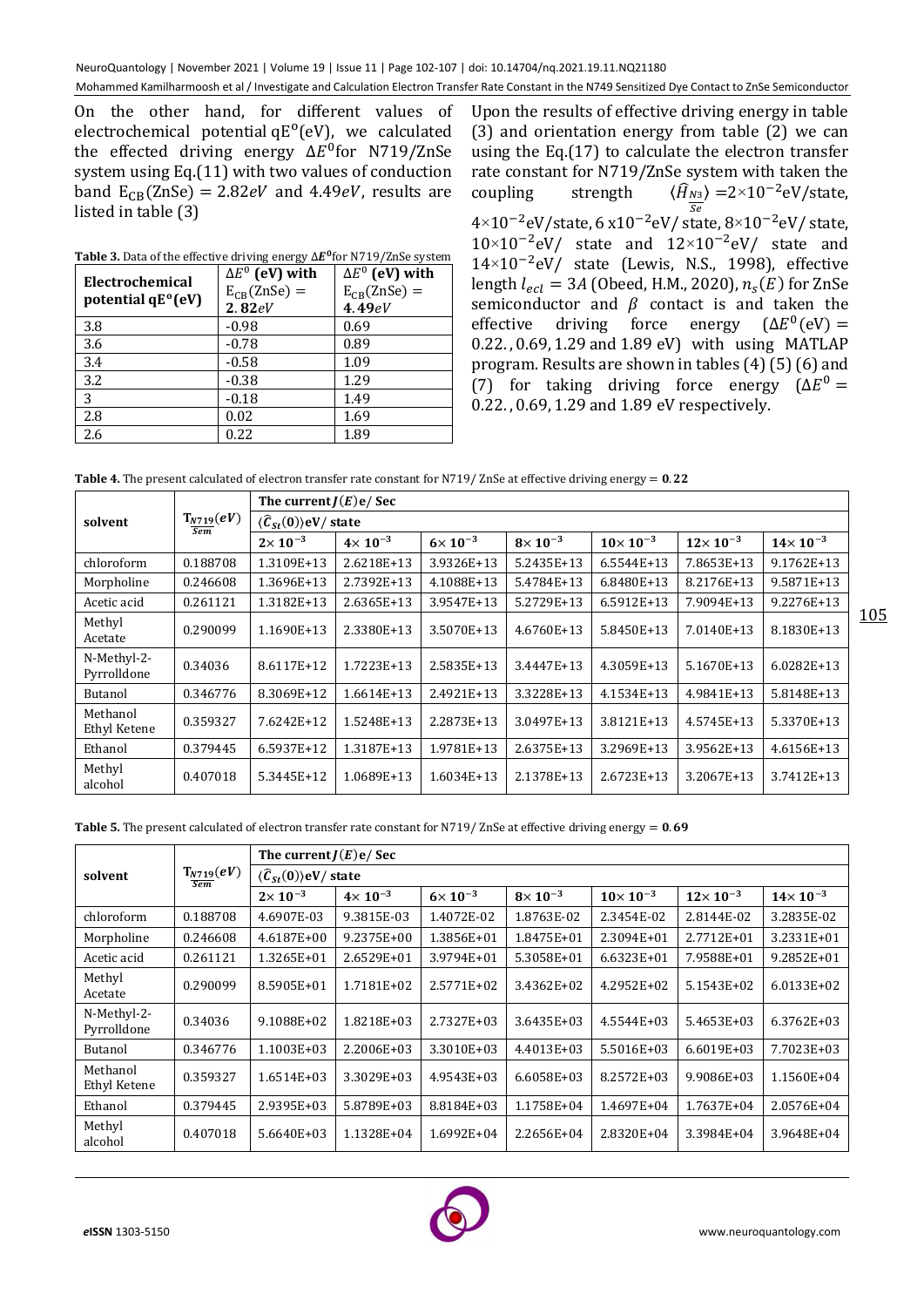NeuroQuantology | November 2021 | Volume 19 | Issue 11 | Page 102-107 | doi: 10.14704/nq.2021.19.11.NQ21180 Mohammed Kamilharmoosh et al / Investigate and Calculation Electron Transfer Rate Constant in the N749 Sensitized Dye Contact to ZnSe Semiconductor

|  |  | <b>Table 6.</b> The present calculated of electron transfer rate constant for N719/ ZnSe at effective driving energy $= 1.29$ . |
|--|--|---------------------------------------------------------------------------------------------------------------------------------|
|  |  |                                                                                                                                 |

|                            |                | The current $I(E)e/Sec$                               |                    |                    |                    |                    |                     |                     |  |  |
|----------------------------|----------------|-------------------------------------------------------|--------------------|--------------------|--------------------|--------------------|---------------------|---------------------|--|--|
| solvent                    | $T_{N719}(eV)$ | $\langle \hat{\mathcal{C}}_{St}(0) \rangle$ eV/ state |                    |                    |                    |                    |                     |                     |  |  |
|                            | Sem            | $2 \times 10^{-3}$                                    | $4 \times 10^{-3}$ | $6 \times 10^{-3}$ | $8 \times 10^{-3}$ | $10\times 10^{-3}$ | $12 \times 10^{-3}$ | $14 \times 10^{-3}$ |  |  |
| chloroform                 | 0.188708       | 7.8459E-40                                            | 1.5692E-39         | 2.3538E-39         | 3.1383E-39         | 3.9229E-39         | 4.7075E-39          | 5.4921E-39          |  |  |
| Morpholine                 | 0.246608       | 1.4105E-28                                            | 2.8209E-28         | 4.2314E-28         | 5.6418E-28         | 7.0523E-28         | 8.4628E-28          | 9.8732E-28          |  |  |
| Acetic acid                | 0.261121       | 8.4387E-27                                            | 1.6877E-26         | 2.5316E-26         | 3.3755E-26         | 4.2193E-26         | 5.0632E-26          | 5.9071E-26          |  |  |
| Methyl Acetate             | 0.290099       | 1.3680E-23                                            | 2.7361E-23         | 4.1041E-23         | 5.4721E-23         | 6.8402E-23         | 8.2082E-23          | 9.5762E-23          |  |  |
| N-Methyl-2-<br>Pyrrolldone | 0.34036        | 2.3908E-19                                            | 4.7815E-19         | 7.1723E-19         | 9.5630E-19         | 1.1954E-18         | 1.4345E-18          | 1.6735E-18          |  |  |
| Butanol                    | 0.346776       | 5.3950E-19                                            | 1.0790E-18         | 1.6185E-18         | 2.1580E-18         | 2.6975E-18         | 3.2370E-18          | 3.7765E-18          |  |  |
| Methanol Ethyl<br>Ketene   | 0.359327       | 3.1739E-18                                            | 6.3479E-18         | 9.5218E-18         | 1.2696E-17         | 1.5870E-17         | 1.9044E-17          | 2.2218E-17          |  |  |
| Ethanol                    | 0.379445       | 4.1948E-17                                            | 8.3897E-17         | 1.2585E-16         | 1.6779E-16         | 2.0974E-16         | 2.5169E-16          | 2.9364E-16          |  |  |
| Methyl alcohol             | 0.407018       | 8.9576E-16                                            | 1.7915E-15         | 2.6873E-15         | 3.5831E-15         | 4.4788E-15         | 5.3746E-15          | 6.2704E-15          |  |  |

**Table 7.** The present calculated of electron transfer rate constant for N719/ ZnSe at effective driving energy  $= 1.89$ 

|                            |                | The current $J(E)e/$ Sec                    |                    |                    |                  |                    |                     |                     |  |
|----------------------------|----------------|---------------------------------------------|--------------------|--------------------|------------------|--------------------|---------------------|---------------------|--|
| solvent                    | $T_{N719}(eV)$ | $\langle \hat{C}_{St}(0) \rangle$ eV/ state |                    |                    |                  |                    |                     |                     |  |
|                            | <b>Sem</b>     | $2\times10^{-3}$                            | $4 \times 10^{-3}$ | $6 \times 10^{-3}$ | $8\times10^{-3}$ | $10\times 10^{-3}$ | $12 \times 10^{-3}$ | $14 \times 10^{-3}$ |  |
| chloroform                 | 0.188708       | 9.7207E-96                                  | 1.9441E-95         | 2.9162E-95         | 3.8883E-95       | 4.8603E-95         | 5.8324E-95          | 6.8045E-95          |  |
| Morpholine                 | 0.246608       | 3.2418E-71                                  | 6.4836E-71         | 9.7254E-71         | 1.2967E-70       | 1.6209E-70         | 1.9451E-70          | 2.2693E-70          |  |
| Acetic acid                | 0.261121       | 2.5449E-67                                  | 5.0899E-67         | 7.6348E-67         | 1.0180E-66       | 1.2725E-66         | 1.5270E-66          | 1.7815E-66          |  |
| Methyl<br>Acetate          | 0.290099       | 2.9352E-60                                  | 5.8704E-60         | 8.8056E-60         | 1.1741E-59       | 1.4676E-59         | 1.7611E-59          | 2.0546E-59          |  |
| N-Methyl-2-<br>Pyrrolldone | 0.34036        | 7.5294E-51                                  | 1.5059E-50         | 2.2588E-50         | 3.0118E-50       | 3.7647E-50         | 4.5176E-50          | 5.2706E-50          |  |
| Butanol                    | 0.346776       | 4.6355E-50                                  | 9.2711E-50         | 1.3907E-49         | 1.8542E-49       | 2.3178E-49         | 2.7813E-49          | 3.2449E-49          |  |
| Methanol<br>Ethyl Ketene   | 0.359327       | 2.4464E-48                                  | 4.8928E-48         | 7.3392E-48         | 9.7856E-48       | 1.2232E-47         | 1.4678E-47          | 1.7125E-47          |  |
| Ethanol                    | 0.379445       | 9.7803E-46                                  | 1.9561E-45         | 2.9341E-45         | 3.9121E-45       | 4.8902E-45         | 5.8682E-45          | 6.8462E-45          |  |
| Methyl<br>alcohol          | 0.407018       | 9.9439E-43                                  | 1.9888E-42         | 2.9832E-42         | 3.9776E-42       | 4.9720E-42         | 5.9664E-42          | 6.9608E-42          |  |

## **Discussion**

The behaviour of electron transfer rate constant have been estimated and discussion theoretically according to the quantum theory. It is more interesting to consider that orientation energy as addition with coupling strength to the electron transfer rate constant in terms of Eq.(17). In that case the orientation energy is limited by the refractive index and dielectric constant for solvents and ZnSe semiconductor in N719/ ZnSe system.

Table (2) show the the orientation energy as function of refractive index and dielectric constant of solvents, it is decreased with increased dielectric constant from 4.81 to 32.60.

On the other hand, the orientation energy in table (2) increases and decreases alternatively upon the increased and decreased the refractive index of solvents . As seen as the orientation energy reach to upper values 0.379eV at dielectric constant 32.6 while has reach to lower values 0.163453 at dielectric constant 4.81. As well as, the electron rate constant in Tables  $(4)$ ,  $(5)$  and  $(6)$  and  $(7)$  for N719/ZnSe system increased with decreased driving energy from (0.22, 0.69, 1.29. and 1.89eV). In this tables, the influence of effective driving energy

on electrontransfer rate constant appreciably to decreased largely. It influence the chemical potential of N719 molecule dye in table (3) decrease compare with conduction band of ZnSe semiconductor. The electron transfer rate constant in tables (4),(5),(6) and (7) show that the electron transfer rate constant increases with decreased the orientation energy at low effective driving energy ,this results indicates the system has less orientation energy re configuration the alignment energy levels of N719 dye and ZnSe semiconductor before electron transfer reaction. In fact, the electro transfer rate constant of N719/ZnSe system in Tables 4,5,6 and 7 as well as increases with increase the coupling strength. On the other hand, the electron transfer rate constant begin inversely behaviour when increased the effective driving energy from 0.96 to 1.89 eV, that's means the rate constant for electron transfer decreased with decreased the orientation energy for increased effective driving energy. This indicate the less electrons have large effective driving energy and can transfer from donor to acceptor. This means the electron transfer processes occurred in inverted Marcus region. Furthermore, the electron transfer occurred in normal region for



106